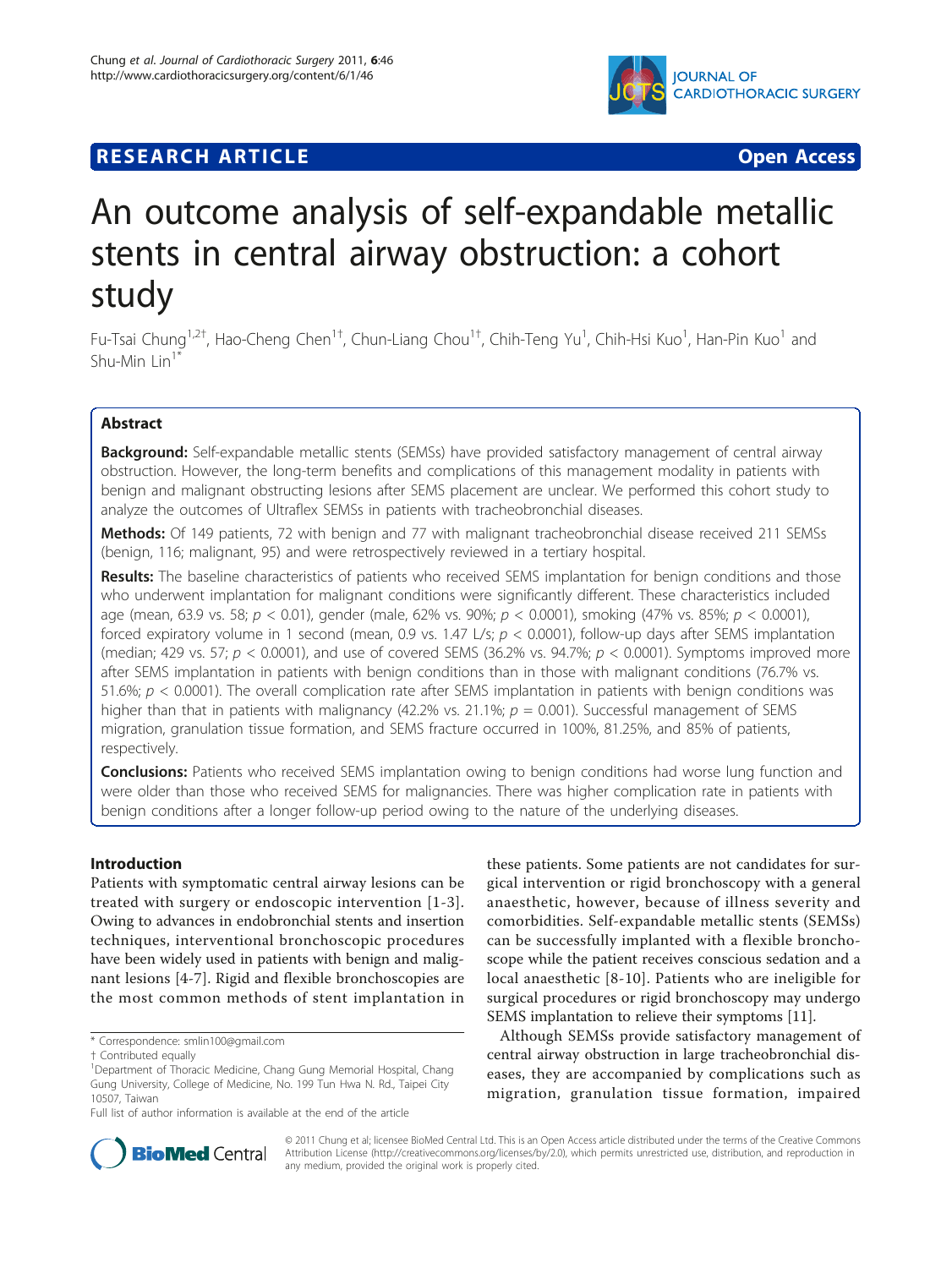mucociliary clearance, recurrent lumen obstruction of the stent, and increased bacterial colonization [[12](#page-6-0)-[14](#page-6-0)]. Because of potentially hazardous complications, the US Food and Drug Administration (FDA) has warned that SEMS implantation should be considered only in patients who are ineligible for surgery, rigid bronchoscopy, or silicone stent implantation. However, previous studies [[10,15\]](#page-6-0) have concluded that SEMSs are useful management options for central airway obstruction in patients with benign and malignant diseases. The benefits and complications of SEMS placement in patients with benign obstructing lesions are unclear in the available medical literature.

This study was designed to investigate the long-term outcomes of patients with airway obstruction who received SEMSs. Most of the patients received an SEMS before the FDA warning about the placement of SEMSs in patients with benign airway obstruction. The goal of this study was to analyze the baseline characteristics, clinical features, overall symptomatic response, and complication rate after SEMS placement in patients with benign and malignant central airway obstructions. The management of SEMS-related complications was also investigated.

# Patients and Methods Design

This investigation was a retrospective study. Informed consents were obtained from all patients or their surrogates before bronchoscopic SEMS implantation and follow-up. Methodology and patient confidentiality were approved by our institutional review board (IRB). The IRB was also asked to review the design of the project in December 2006, and it approved this retrospective study in March 2007 (IRB No.: 98-3287B). The IRB confirmed that this study constituted an audit, which did not require patient consents.

# Patients

From August 2001 to March 2007, 149 patients (mean age  $\pm$  standard deviation, 62.1  $\pm$  15.4; range, 23-91) underwent 211 endoscopic airway stent placements at Chang Gung Memorial Hospital, a university-affiliated hospital in Taiwan. In total, 116 stents were used in 72 patients with benign tracheobronchial disease and 95 stents were used in 77 patients with malignancy. Thoracic surgeons were routinely consulted for the feasibility of surgical intervention or rigid bronchoscopy in all patients before SEMS implantation. If patients were unsuitable for surgical intervention owing to poor lung function, co-morbidities, or refusal to undergo surgery, SEMS implantation with fibre-optic bronchoscopy was used if other treatment options were unavailable. The development of new or progressive symptoms was closely monitored, and follow-up radiographic and bronchoscopic examinations were arranged.

# Stent implantation

Ultraflex (Boston Scientific, Natick, MA), a tightly woven, self-expandable metallic stent composed entirely of a single strand of nickel-titanium alloy, was the stent of choice for this study. Central airway stenosis was evaluated using chest computed tomography (CT) and bronchoscopy [[16-18](#page-6-0)]. The principles of SEMS implantation in our institution under conscious sedation and local anaesthesia and the assessment of stent condition have been reported in previous studies [[16](#page-6-0),[17\]](#page-6-0). The choice of stent length and type (with or without cover) was made according to previous endoscopic examination and chest CT scan. SEMSs were implanted at the choke point determined using a flow-volume curve, endobronchial ultrasonography, bronchoscopy, or three-dimensional CT before and after stenting [\[18,19](#page-6-0)].

Stents types (length, diameter, and covered or uncovered) were selected according to CT scan, bronchoscopic image, and physician choice. Covered stents were usually used in patients with malignant diseases to cover the tumour mass in the airway. Only 5 patients with malignancy received uncovered stents because of the critical location of the implanted stent. Tumours of the main bronchi near the main carina caused narrowing of the main bronchial orifices. Covered stent placement could reopen obstructed main bronchial orifices but risked covering the other main bronchial orifice. Uncovered stents were usually selected in patients with benign diseases for feasibility of stent removal, especially in the bronchial airway.

# Assessment of stent condition

A follow-up bronchoscopy was performed 48 hours after stent placement. The presence of incomplete stent expansion or an incomplete stented airway lumen was recorded so that post-procedure factors could be evaluated in follow-up bronchoscopic studies. In addition, each patient underwent bronchoscopic examination 1 week after implantation and every 3-6 months thereafter to evaluate stent position and degradation, granulation tissue formation, and airway alignment. If new or progressive symptoms including dyspnoea, severe cough, increased mucous production, or other symptoms that suggested stent fracture occurred, additional bronchoscopy was performed.

# Definition of SEMS complications

All possible complications related to SEMS placement were confirmed with bronchoscopic examination. According to patients' records, complications included stent migration, granulation tissue formation, stent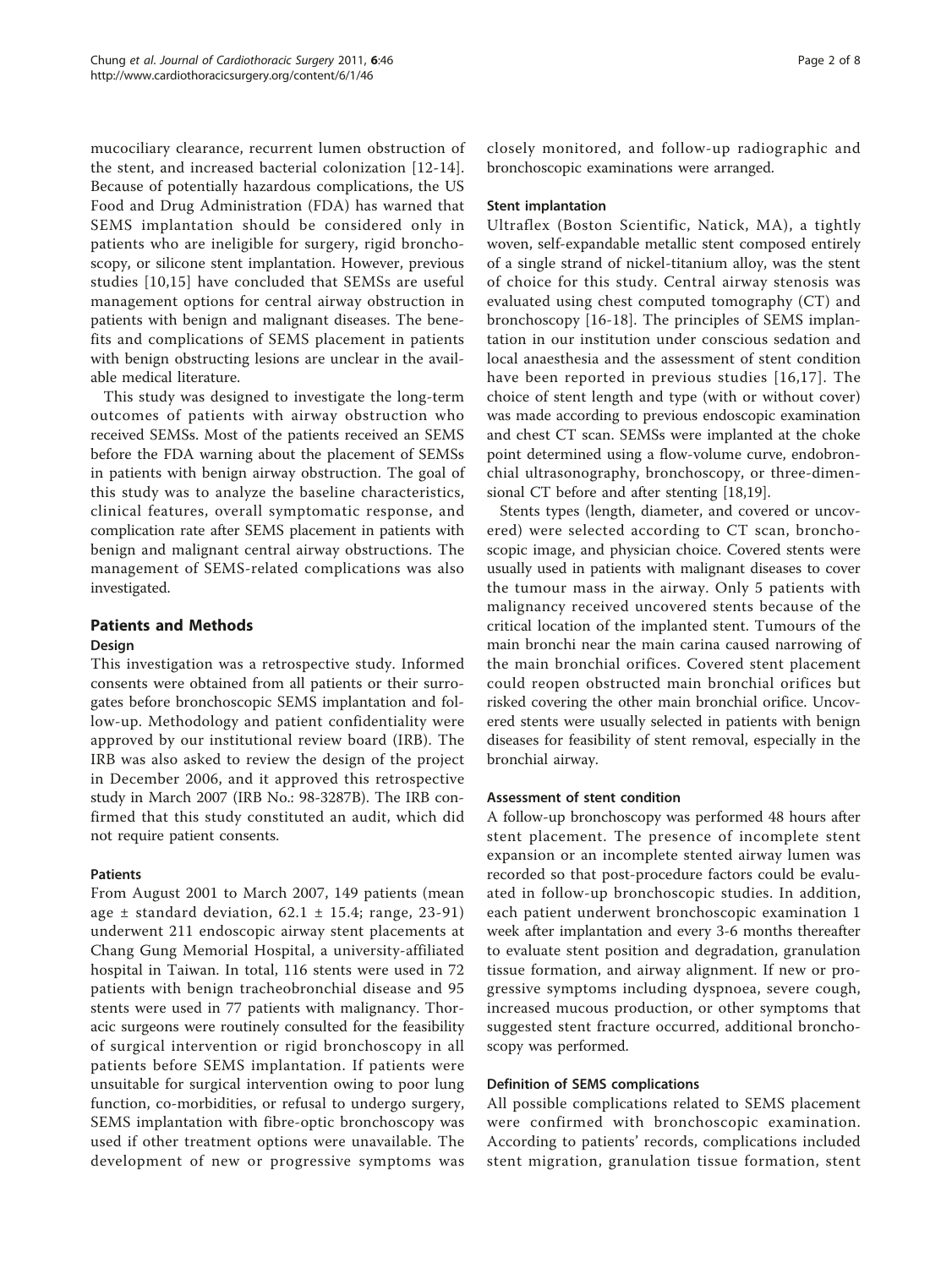fracture, and pneumothorax. SEMS fracture was defined as physical breakage [[16,17\]](#page-6-0).

Successful management was defined as the relief of complications without the need for additional procedures during the follow-up period. A total of 5 patients with SEMS migration lacked significant symptoms and required no further management. These patients were considered successfully managed but were included in the analysis of stent migration.

#### Statistical analysis

Data are expressed as either group percentages (categorical variables) or mean  $\pm$  SD (continuous variables). Time variables are expressed as median and interquartile range (IQR). Data were compared between patients with benign and patients with malignant conditions. Categorical variables were compared using the chi square or Fisher's exact test. Unpaired t-tests were used to compare continuous variables. The significant difference between the 2 groups was defined as a  $p$  value less than 0.05. All analyses were performed using SPSS software v. 10.0 (SPSS, Chicago, IL).

#### Results

From August 2001 to March 2007, 149 patients (mean age  $\pm$  standard deviation, 61.2  $\pm$  15.7 years; range, 23-91) with benign ( $n = 72$ ) and malignant ( $n = 77$ ) tracheobronchial disease received 211 Ultraflex SEMSs (116 for benign conditions and 95 for malignant condition). The indications for SEMS implantation are listed in Table 1.

The demographics of patients who underwent SEMS placement, including those with benign and malignant disease, are listed in Table [2.](#page-3-0) Patient characteristics between the benign and malignant airway obstruction groups were significantly different. These characteristics included age (63.9  $\pm$  15.6 years vs. 58  $\pm$  12.2 years;  $p =$ 0.006), gender (male, 62.1% vs. 90.5%; p <0.0001), smoking (47.4% vs. 85.3%;  $p \le 0.0001$ ), forced expiratory volume in 1 second 0.9  $\pm$  0.4 L/s vs. 1.47  $\pm$  0.68 L/s; *p* < 0.0001), follow-up days after SEMS placement (median (IQR); 429 (141-856) vs. 57 (19-103);  $p < 0.0001$ ), and use of covered SEMS (36.2% vs. 94.7%;  $p < 0.0001$ ). The clinical presentation was significantly different in patients with benign airway obstruction when compared with patients with malignant disease. This presentation included dyspnoea (95.7% vs. 48.4%;  $p < 0.0001$ ), cough  $(1.7\% \text{ vs. } 21.1\%; p < 0.0001)$ , respiratory failure  $(2.6\% \text{ vs. } 21.1\%; p < 0.0001)$ 17.9%;  $p = 0.0002$ ), pneumonia (0% vs. 9.5%;  $p = 0.0007$ ) and haemoptysis (0% vs. 3.2%;  $p = 0.05$ ).

The clinical responses and complications after SEMS placement in patients with benign airway obstruction and malignant disease are listed in Table [3.](#page-3-0) Patients with benign airway obstruction had a clinical response

#### Table 1 Indications for SEMS placement

| <b>Conditions</b>                         | Number of<br>patients | Number of<br><b>SEMSs</b> |
|-------------------------------------------|-----------------------|---------------------------|
| Malignant diseases                        |                       |                           |
| Primary lung cancer with airway invasion  |                       |                           |
| NSCLC.                                    | 35(45.4)              | 45(47.3)                  |
| SCLC.                                     | 7(9.1)                | 7(7.4)                    |
| Carcinoid                                 | 1(1.3)                | 2(2.1)                    |
| Sacrcoma                                  | 1(1.3)                | 1(1.1)                    |
| Oesophageal cancer                        |                       |                           |
| TF fistula                                | 24(31.2)              | 31(32.6)                  |
| Tracheal stenosis for<br>tumour invasion  | 3(3.9)                | 3(3.2)                    |
| Other malignancy with trachea<br>invasion | 2(2.6)                | 2(2.6)                    |
| Mediastinal mass compression              | 4(5.2)                | 4(5.2)                    |
| Subtotal                                  | 77                    | 95                        |
| Benign diseases                           |                       |                           |
| Malacia                                   | 29(40.3)              | 64(55.2)                  |
| Post-intubation stenosis                  | 9(12.5)               | 11(9.5)                   |
| Post-TB stenosis                          | 9(12.5)               | 11(9.5)                   |
| Granulation restenosis                    | 9(12.5)               | 13(11.2)                  |
| Stent fracture                            | 6(8.3)                | 6(5.2)                    |
| Goiter                                    | 4(5.6)                | 4(3.4)                    |
| Corrosive injury                          | 2(2.8)                | 3(2.6)                    |
| Mediastinitis                             | 2(2.8)                | 2(1.7)                    |
| Tracheitis                                | 2(2.8)                | 2(1.7)                    |
| Subtotal                                  | 72                    | 116                       |
| Total                                     | 149                   | 211                       |

Abbreviations: NSCLC, non-small cell lung cancer; SCLC, small cell lung cancer; SEMS, self-expandable metallic stent; TB, tuberculosis; TE, tracheo-oesophageal

after SEMS placement that was significantly better than that of patients with malignant disease (76.7% vs. 51.6%;  $p < 0.0001$ ). The overall complication rate (42.2% vs. 21.1%;  $p = 0.001$ ) after SEMS implantation was higher in patients with benign conditions than in patients with malignancy. The 30-day complication rate (4.3% vs. 9.5%;  $p = 0.13$ ) and the 60-day complication rate (8.6%) vs. 15.8%;  $p = 0.11$ ) related to SEMS placement were similar in both groups. Complications in patients with malignant airway obstruction presented earlier than those in patients with benign conditions (median, IQR; 211, 52-686 days vs. 33, 19-35 days;  $p = 0.0002$ ).

Table [4](#page-4-0) summarizes the complication rates and the time to detect complications after SEMS implantation. The complication rates after SEMS implantation, including stent migration (6.9% vs. 8.4%;  $p = 0.68$ ), granulation tissue formation (19% vs. 10.5%;  $p = 0.09$ ), and pneumothorax (0% vs. 1.1%;  $p = 0.27$ ), were similar in patients with benign conditions and those with malignant conditions. The fracture of SEMSs was significantly more frequent in patients with benign airway obstruction than in patients with malignant disease (16.4% vs.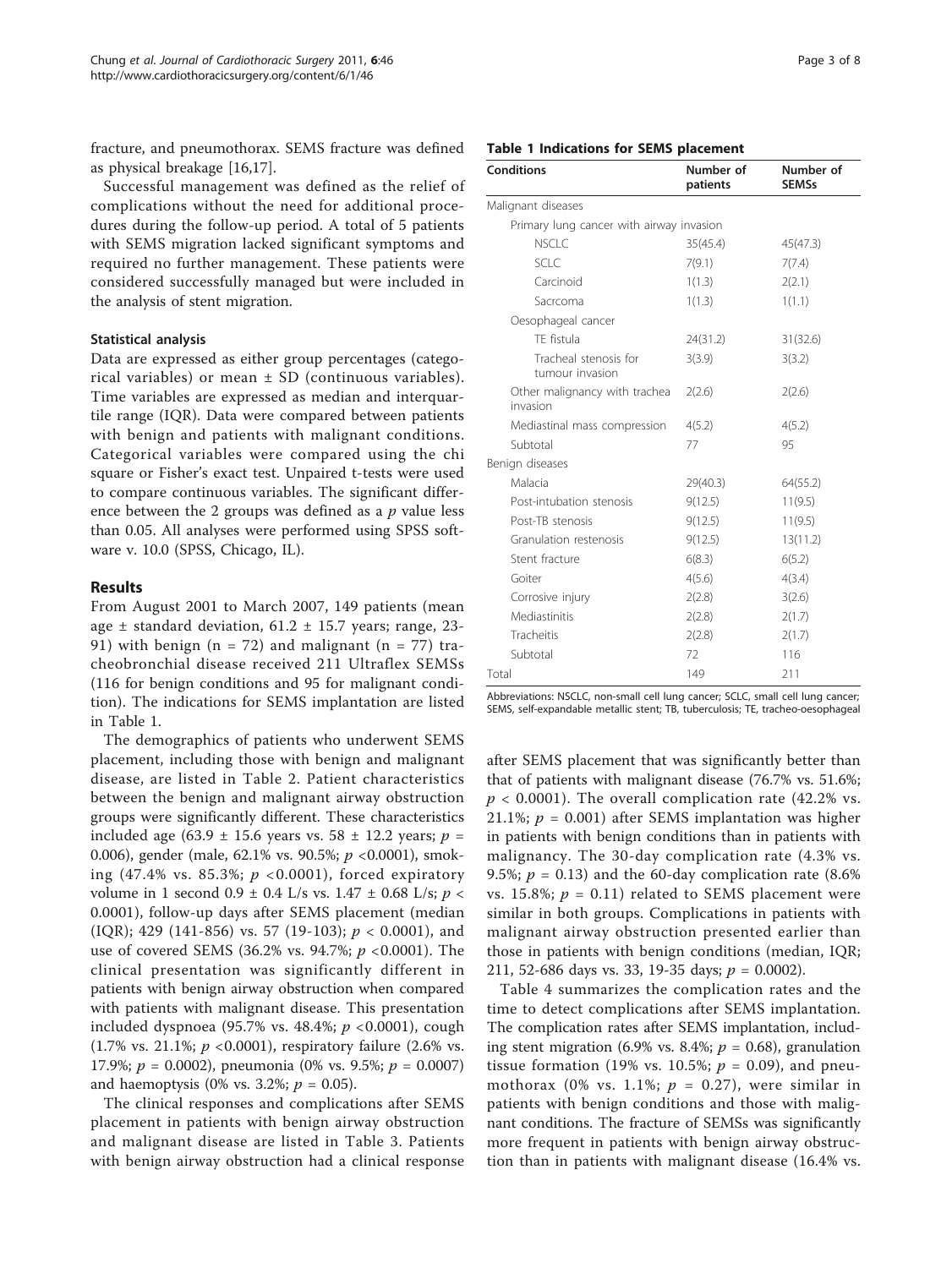| Total ( $n = 211$ ) | Benign ( $n = 116$ )                            | Malignant ( $n = 95$ ) | p value¶ |
|---------------------|-------------------------------------------------|------------------------|----------|
|                     |                                                 |                        |          |
| $61.2 \pm 15.7$     | $63.9 + 15.6$                                   | $58.0 \pm 15.2$        | 0.006    |
| 158(74.9)           | 72(66.1%)                                       | 86(90.5)               | < 0001   |
| 136(64.5)           | 55(47.4)                                        | 81(82.3)               | <.0001   |
| $1.05 \pm 0.55$     | $0.90 \pm 0.40$                                 | $1.47 \pm 0.68$        | <.0001   |
| 130(39-550)         | 429(141-856)                                    | 57(19-103)             | <.0001   |
| 132(62.6)           | 42(36.2)                                        | 90(94.7)               | < 0001   |
|                     |                                                 |                        |          |
| 157(74.4)           | 111(95.7)                                       | 46(48.4)               | <.0001   |
| 22(10.4)            | 2(1.7)                                          | 20(21.1)               | <.0001   |
| 20(9.5)             | 3(2.6)                                          | 17(17.9)               | .0002    |
| 9(4.3)              | O(0)                                            | 9(9.5)                 | .0007    |
| 3(1.4)              | O(0)                                            | 3(3.2)                 | 0.05     |
|                     | Clinical manifestation before SEMS implantation |                        |          |

<span id="page-3-0"></span>Table 2 Demographics of patients receiving SEMS placement

Abbreviations: FEV1, forced expiratory flow in 1 second; FVC, forced vital capacity; IQR, interquartile range; p value, benign group vs. malignant group; SEMS, selfexpandable metallic stent

1.1%;  $p < 0.0001$ ). The time to detect granulation tissue formation after SEMS implantation in patients with benign airway obstruction was longer than that in patients with malignant conditions (median, IQR; 212, 59-489 days vs. 31, 19-35 days;  $p = 0.005$ ). The time to detect SEMS migration was similar between the 2 groups.

Table [5](#page-4-0) summarizes the complications and resolution of symptoms after SEMS placement in patients with benign disease who underwent covered stent placement and those who underwent uncovered stent placement. The incidence of complications, including stent migration (9.5% vs. 5.4%;  $p = 0.458$ ), granulation tissue formation (16.7% vs. 20.3%;  $p = 0.634$ ), and stent fracture (11.9% vs. 18.9%;  $p = 0.44$ ), was similar in both groups. Resolution of symptoms after covered and uncovered SEMS placement in patients with benign disease was also similar (71.4% vs. 79.7%;  $p = 0.363$ ).

The management and outcome of complications after SEMS placement are listed in Table [6.](#page-5-0) In patients with stent migration, observation ( $n = 5$ , 32.2%), reposition  $(n = 4, 25\%)$ , placement of another stent  $(n = 3, 18.8\%)$ , and stent removal ( $n = 4$ , 25%) were used to manage this complication. Granulation tissue formation related to SEMS placement  $(n = 32)$  was managed with

electrocautery ( $n = 12, 37.5\%$ ), balloon dilatation ( $n = 1$ , 3.1%), stent removal ( $n = 12, 37.5%$ ), or implantation of another stent (n = 7, 21.9%). Stent fracture (n = 20) was managed with removal of the fractured stent  $(n = 10,$ 50%) or implantation of another stent ( $n = 5$ , 25%). In total, 5 fractured stents (25%) resolved without intervention owing to minimal protrusion of the stent with patent lumen and preserved architecture. Successful management of SEMS migration, granulation tissue formation, and SEMS fracture occurred in 100%, 81.25%, and 85% of patients, respectively.

#### **Discussion**

In patients with central airway obstruction that is not amenable to surgery or that is medically inoperable, airway stenting may be the only possible treatment [[20](#page-6-0)]. Silicone stents remain the first choice in benign airway obstruction except in patients with airway wall malacia or distal/angular stenosis. In these patients, SEMSs are generally indicated [[21,22](#page-7-0)]. SEMSs have been widely used in benign and malignant airway obstruction and can be successfully implanted with a flexible bronchoscope with conscious sedation and local anaesthesia [[9,10](#page-6-0)]. Unlike silicone stents, SEMSs have advantages such as lower migration rate, greater

Table 3 Summary of responses after SEMS implantation

| Response                                      | Total $(n = 211)$ | Benign ( $n = 116$ ) | Malignant ( $n = 95$ ) | p value¶ |
|-----------------------------------------------|-------------------|----------------------|------------------------|----------|
| Resolution of symptom, n(%)                   | 38(65.4)          | 89(76.7)             | 49(51.6)               | <.0001   |
| Complication related to SEMS in 30 days, n(%) | 14(6.6)           | 5(4.3)               | 9(9.5)                 | 0.134    |
| Complication related to SEMS in 60 days, n(%) | 25(11.8)          | 10(8.6)              | 15(15.8)               | 0.109    |
| Overall complications related to SEMS, n(%)   | 69(32.7)          | 49(42.2)             | 20(21.1)               | .0011    |
| Time to complications developed, median (IQR) | 87(33-435)        | 211(52-686)          | 33(15-59)              | .0002    |
| Complication episode per patient per month    | 0.006             | 0.008                | 0.01                   |          |

Abbreviations: IQR, Interquartile range; p value, benign group vs. malignant group; SEMS, self-expandable metallic stent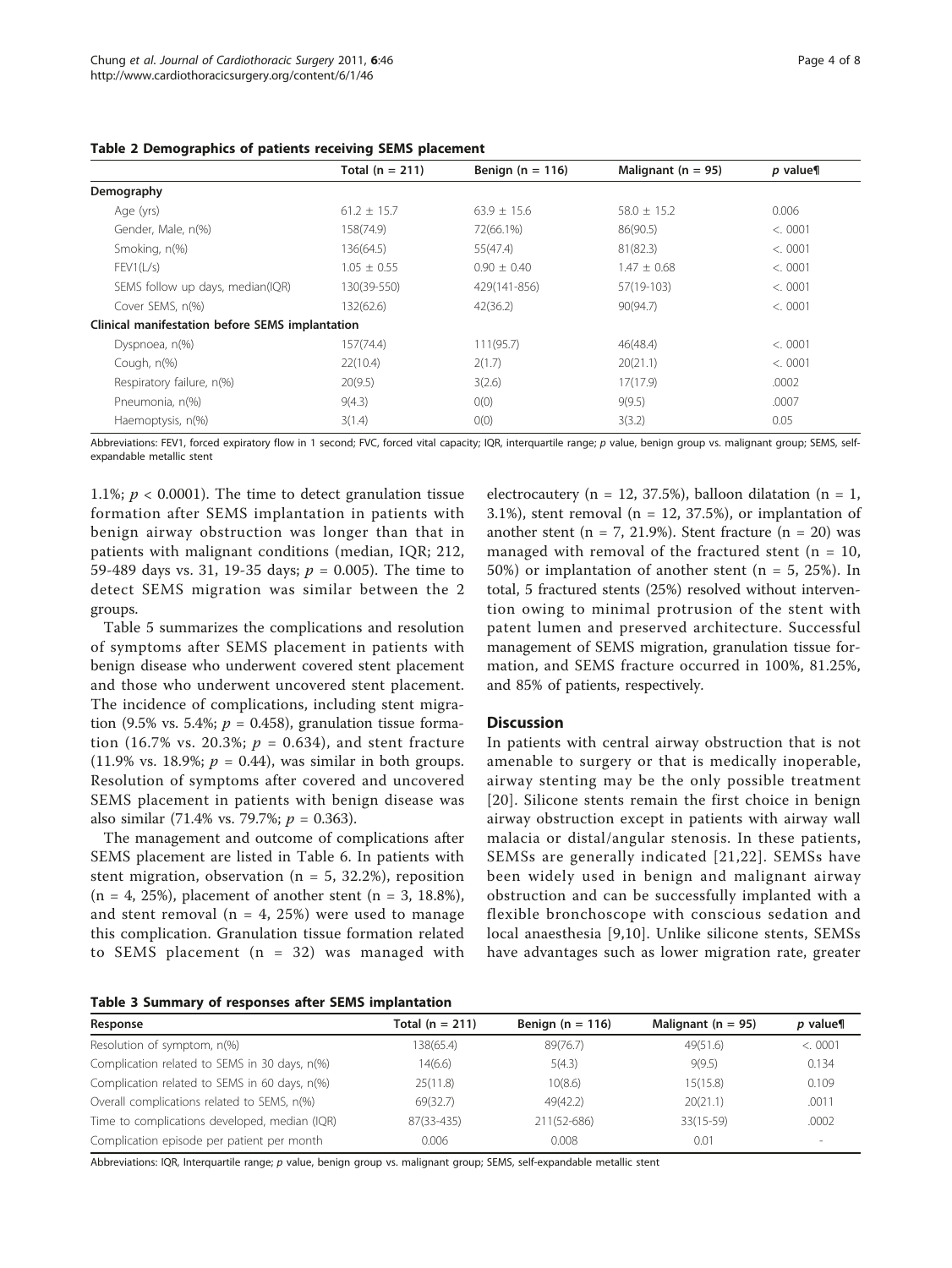|                                                            | Total $(n = 211)$ | Benign ( $n = 116$ ) | Malignant ( $n = 95$ ) | p value¶                 |
|------------------------------------------------------------|-------------------|----------------------|------------------------|--------------------------|
| <b>Complication rate</b>                                   |                   |                      |                        |                          |
| Stent migration, n(%)                                      | 16(7.6)           | 8(6.9)               | 8(8.4)                 | 0.677                    |
| Granulation tissue formation, n(%)                         | 32(15.2)          | 22(19.0)             | 10(10.5)               | 0.089                    |
| Stent fracture, n(%)                                       | 20(9.5)           | 19(16.4)             | 1(1.1)                 | 0.0002                   |
| Pneumothorax, n(%)                                         | 1(0.5)            | O(0)                 | 1(1.1)                 | 0.268                    |
| Time to detect complication after SEMS implantation (days) |                   |                      |                        |                          |
| Stent migration, n(%)                                      | 18(8-55)          | 45(9-109)            | $16(3-32)$             | 0.112                    |
| Granulation tissue formation, n(%)                         | 75(33-378)        | 212(59-489)          | $31(19-35)$            | 0.005                    |
| Stent fracture, n(%)                                       | 652(306-814)      | 686(277-856)         | 515                    | $\overline{\phantom{a}}$ |
| Pneumothorax, n(%)                                         |                   | none                 |                        | -                        |

<span id="page-4-0"></span>Table 4 Complication rates and time to detect complications after SEMS placement

Abbreviations:  $-$ , unable to compare p value; p value, benign group vs. malignant group; SEMS, self-expandable metallic stent

cross-sectional airway diameter owing to thinner wall construction, better conformation to irregular airways, epithelialization within the stent that allows for mucociliary clearance, and a greater ease of placement [[16\]](#page-6-0). Granuloma formation and stent fracture have been reported around stents in benign airway obstruction with a frequency of up to 14.6% and 12.2%, respectively. It may be more common in patients with benign airway obstructions [[10,16,17](#page-6-0)].

Our study demonstrated that patients with benign airway obstruction who underwent SEMS placement to relieve symptoms had worse lung function and were older compared with patients with malignant disease who underwent SEMS placement. Most of our patients with benign airway obstruction presented with dyspnoea, whereas patients with malignant airway obstruction presented with cough and/or respiratory failure. We observed a higher SEMS complication rate in patients with benign airway obstruction. Granuloma formation and SEMS fracture, in particular, were more common in patients with benign airway obstruction compared with patients with malignant disease. This was probably due to the longer period of time the stent was present in the airway and exposure of the stent to the natural environment and due to the excessive compression-decompression cycles of the airway wall during breathing and cough (stress fracture). Most complications were managed successfully and safely by experienced bronchoscopists.

At our institute, surgical treatment in patients with benign airway diseases is the first choice. If patients were unsuitable for surgical intervention because of poor lung function, comorbidities, or refusal to undergo surgery, conservative management and close monitoring are advised. SEMS placement is considered when patients present with severe symptoms that affect quality of life. The high incidence of dyspnoea at the time of presentation in patients with benign airway obstruction may be explained by the poorer lung function, older age, and increased comorbidities in these patients compared with those with malignancy.

Presenting symptoms resolved in three-fourths of the patients with benign airway obstruction and in half of the patients with malignant airway obstruction after SEMS placement. This difference is probably related to the isolated involvement of the central airway in patients with benign airway obstruction. Patients with malignant airway obstruction likely had higher rates of lung parenchymal involvement because of tumours, lymphangitic spread of malignancy, tumour emboli, and wasting syndromes associated with malignancy, decreasing improvement in presenting symptoms after SEMS placement.

SEMS fractures are not rare in patients with central airway obstruction [[16\]](#page-6-0), and they were overall more common in patients with benign airway obstruction. However, SEMS fracture rates were similar in patients with benign airway obstruction and in patients with malignant airway obstruction after 30 and 60 days of

Table 5 Complications and resolution of symptoms in patients with benign diseases after covered and uncovered stent placement

|                                    | Total ( $n = 116$ ) | Covered $(n = 42)$ | Uncovered $(n = 74)$ | p value¶ |
|------------------------------------|---------------------|--------------------|----------------------|----------|
| <b>Complication rate</b>           |                     |                    |                      |          |
| Stent migration, n(%)              | 8(6.9)              | 4(9.5)             | 4(5.4)               | 0.458    |
| Granulation tissue formation, n(%) | 22(19.0)            | 7(16.7)            | 15(20.3)             | 0.634    |
| Stent fracture, n(%)               | 19(16.4)            | 5(11.9)            | 14(18.9)             | 0.44     |
| Resolution of symptoms, n(%)       | 89(76.7)            | 30(71.4)           | 59 (79.7)            | 0.363    |

Abbreviations: p value, covered vs. uncovered stents; SEMS, self-expandable metallic stent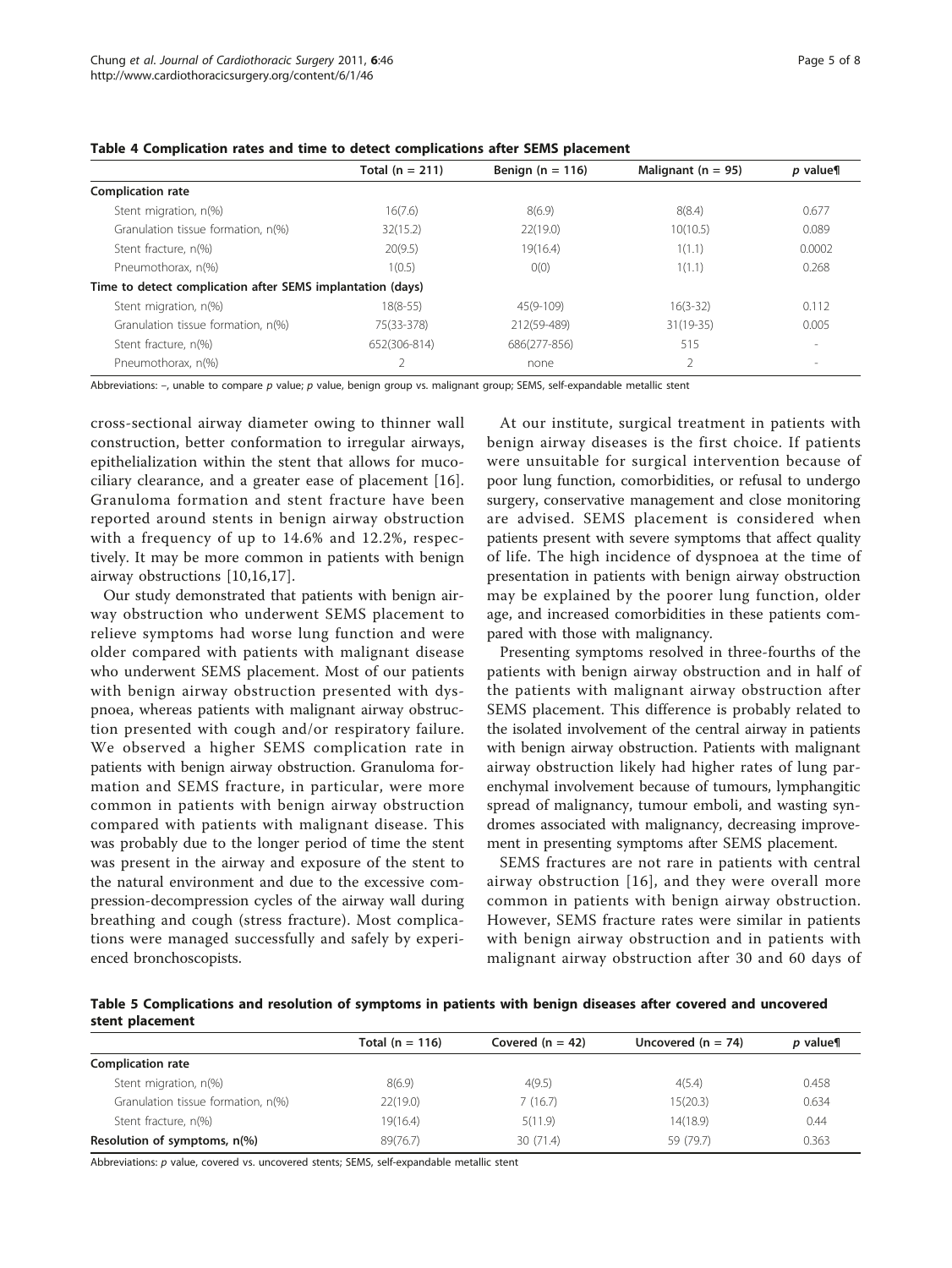| Complication                        | Management            | Total, n(%) | Successful management, n(%) |
|-------------------------------------|-----------------------|-------------|-----------------------------|
| <b>Migration</b>                    |                       |             |                             |
|                                     | None                  | 5(32.2%)    | 5(32.5%)                    |
|                                     | Reposition            | 4(25%)      | 4(25%)                      |
|                                     | Another SEMS stenting | 3(18.8%)    | 3(18.8%)                    |
|                                     | SEMS removal          | 4(25%)      | 4(25%)                      |
|                                     | Subtotal              | 16(100%)    | 16(100%)                    |
| <b>Granulation tissue formation</b> |                       |             |                             |
|                                     | Electrocautery only   | 12(37.5%)   | $9(28.1\%)$                 |
|                                     | Balloon dilatation    | $1(3.1\%)$  | $1(3.1\%)$                  |
|                                     | SEMS removal          | 12(37.5%)   | 11(34.5%)                   |
|                                     | Another SEMS stenting | 7(21.9%)    | 5(15.6%)                    |
|                                     | Subtotal              | 32(100%)    | 26(81.25%)                  |
| <b>Stent fracture</b>               |                       |             |                             |
|                                     | None                  | 5(25%)      | 5(25%)                      |
|                                     | SEMS removal          | 10(50%)     | 9(45%)                      |
|                                     | Another SEMS stenting | 5(25%)      | 3(15%)                      |
|                                     | Subtotal              | 20(100%)    | 17(85%)                     |

<span id="page-5-0"></span>Table 6 Management and outcomes of SEMS-related complications

Abbreviation: SEMS, self-expandable metallic stent

follow-up. Patients with malignancy-induced central airway obstruction were followed for a median of 57 days, whereas patients with benign airway obstruction were followed for 429 days. The short life expectancy in patients with malignancy may be inadequate for the development of long-term complications like granuloma formation and stent fractures. Conversely, patients with malignancy-induced central airway obstruction may develop certain complications like granuloma formations faster after SEMS placement compared with patients who have benign airway obstructions. These complications may be related to the underlying malignancies.

Douglas E. Wood reported that uncovered stents have the theoretical benefit of neo-epithelialization with incorporation of the stent into the airway wall and that this incorporation is permanent and, once the stent is seated, repositioning or removal is nearly impossible. This neo-epithelialization may be especially troubling when tumour ingrowth or granulation tissue produces recurrent obstruction inside the stent [\[20](#page-6-0)]. Our data do not support this observation because the stent type had been selected when placement. Most patients with benign disease in our study had airway malacia, and we selected uncovered stents. Nevertheless, there were no significant differences in complications and resolution of symptoms between patients with benign airway obstructions who underwent covered stent placement and those who underwent uncovered stent placement (Table [5\)](#page-4-0).

The overall complication rates in our study are similar to those reported in previous studies [[10,16,17](#page-6-0)]. SEMSrelated granulation tissue formation and stenosis can be managed with a variety of flexible bronchoscopic

interventions including electrocautery, cryotherapy, laser photocoagulation, radiofrequency ablation, and stent removal (when necessary). In our report, management of SEMS-related complications was feasible, and the success rate was more than 80%. However, such interventions for SEMS-related complications require experienced bronchoscopists who are familiar with techniques like electrocautery, balloon dilation, cryotherapy, and other interventional pulmonary procedures. Patients who require SEMS placement must be monitored closely for related complications.

Notwithstanding our use of the Ultraflex stents in carefully selected patients, silicon stents remain the first choice in patients with benign airway obstruction. Silicone stents with defined diameter can be repositioned and removed easily. In addition, silicon stents have little tissue reactivity, and minimal granulations form after placement. Because of the solid character of these stents, little tumour ingrowth or granulation was found after placement. Silicone stents also can be easily modified by cutting a portion of the stent to allow customization to airway anatomy [[20](#page-6-0)]. In our hospital, patients with benign airway narrowing were evaluated to receive surgical treatment or silicon stent placement first.

Our study has some limitations. First, we did not perform a controlled study for airway stents; however, we did not find any obvious diversity signifying that airway stenting did not worsen the survival. Blinded, randomized, and controlled trials are hard to perform in these subjects owing to the practices. Second, SEMS placement was not recommended in patients with benign disease after the FDA warning in 2007. However, most of the SEMSs in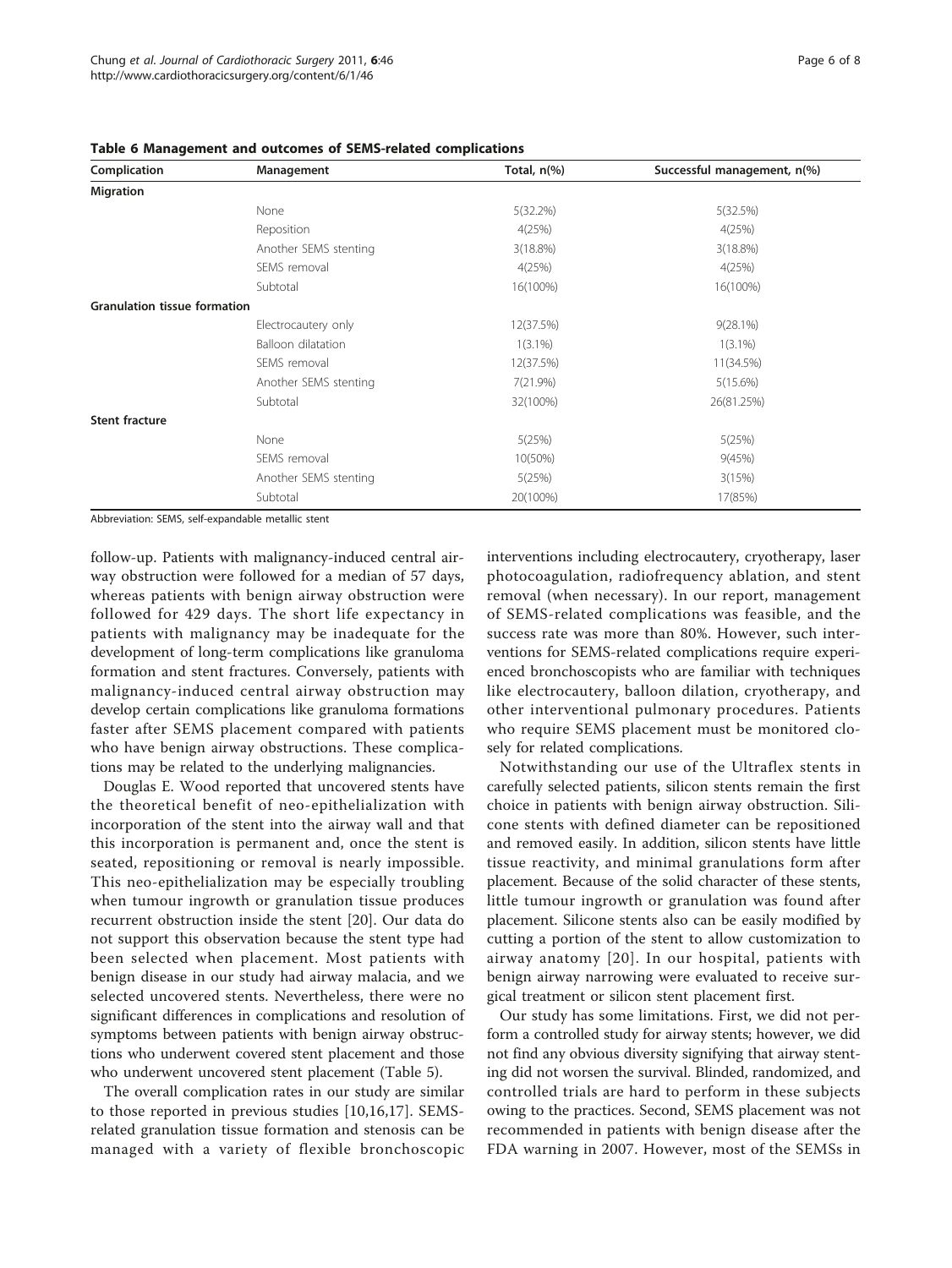<span id="page-6-0"></span>our study were placed before 2007, and we sought to provide an outcome analysis for these subjects. We selected patients with benign disease according to poor lung function, comorbidities, and refusal to undergo surgery. The placement of an SEMS did improve most respiratory symptoms and signs in patients in this study and made further treatment possible. Finally, the factors that contribute to complications may be too complex to analyze even though our study revealed a higher rate of stent fracture and granulation formation after SEMS placement in patients with benign diseases.

# Conclusion

Surgical intervention should be the initial management option for patients who develop benign central airway obstruction and are otherwise surgical candidates. Airway prostheses including silicone stents or SEMS could be considered to treat symptoms in patients who are poor surgical candidates, at prohibitive risk for general anaesthesia, or have refused surgery. SEMSs could be placed under flexible bronchoscopy and conscious sedation with minimal immediate procedure-related complications. SEMSs are also reasonable management options for the palliation of symptomatic central airway obstruction related to malignancy. Our experience confirms that the use of SEMSs for benign severe central airway obstruction should be restricted to the treatment of severe symptoms in highly selected patients who are not surgical candidates, refuse surgery, or are at prohibitive risk for immediate complications after rigid bronchoscopy and related anaesthesia (which is required to place silicone stents). This procedure should be undertaken in these patients only after they consent to the procedure and understand the potential complications, which include serious morbidity and potential mortality. Interventional pulmonary techniques can be used with reasonable success to address some SEMS-related complications.

#### List of abbreviations used

SEMSs: Self-expandable metallic stents; IRB: institutional review board; IQR: interquartile range; FDA: US Food and Drug Administration

#### Acknowledgements

This study was partly supported by a grant from the Chang Gung Memorial Hospital Medical Research Project (CMRPG391211).

#### Author details

<sup>1</sup>Department of Thoracic Medicine, Chang Gung Memorial Hospital, Chang Gung University, College of Medicine, No. 199 Tun Hwa N. Rd., Taipei City 10507, Taiwan. <sup>2</sup>Graduate Institute of Clinical Medical Sciences, College of Medicine, Chang Gung University, No. 259, Wun Hua 1st Rd., Gueishan Township, Taoyuan County 333, Taiwan.

#### Authors' contributions

FTC and SML developed the idea for this manuscript and wrote it. FTC, HCC, and CLC performed the procedures. FTC, CTY, CHK, and HPK collected and analyzed the data. All authors read and approved the final manuscript.

#### Page 7 of 8

#### Competing interests

The authors declare that they have no competing interests.

#### Received: 9 October 2010 Accepted: 8 April 2011 Published: 8 April 2011

#### References

- 1. Seijo LM, Sterman DH: [Interventional pulmonology.](http://www.ncbi.nlm.nih.gov/pubmed/11236779?dopt=Abstract) N Engl J Med 2001, 344:740-749.
- 2. Bolliger CT, Mathur PN, Beamis JF, Becker HD, Cavaliere S, Colt H, Diaz-Jimenez JP, Dumon JF, Edell E, Kovitz KL, Macha HN, Mehta AC, Marel M, Noppen M, Strausz J, Sutedja TG: [ERS/ATS statement on interventional](http://www.ncbi.nlm.nih.gov/pubmed/11866017?dopt=Abstract) [pulmonology. European Respiratory Society/American Thoracic Society.](http://www.ncbi.nlm.nih.gov/pubmed/11866017?dopt=Abstract) Eur Respir J 2002, 19:356-373.
- 3. Brichet A, Verkindre C, Dupont J, Carlier ML, Darras J, Wurtz A, Ramon P, Marquette CH: [Multidisciplinary approach to management of](http://www.ncbi.nlm.nih.gov/pubmed/10362058?dopt=Abstract) [postintubation tracheal stenoses.](http://www.ncbi.nlm.nih.gov/pubmed/10362058?dopt=Abstract) Eur Respir J 1999, 13:888-893.
- 4. Al-Kattan K, Simonds A, Chung KF, Kaplan DK: [Kyphoscoliosis and](http://www.ncbi.nlm.nih.gov/pubmed/9106604?dopt=Abstract) [bronchial torsion.](http://www.ncbi.nlm.nih.gov/pubmed/9106604?dopt=Abstract) Chest 1997, 111:1134-1137.
- 5. Colt HG, Harrell JH: [Therapeutic rigid bronchoscopy allows level of care](http://www.ncbi.nlm.nih.gov/pubmed/9228377?dopt=Abstract) [changes in patients with acute respiratory failure from central airways](http://www.ncbi.nlm.nih.gov/pubmed/9228377?dopt=Abstract) [obstruction.](http://www.ncbi.nlm.nih.gov/pubmed/9228377?dopt=Abstract) Chest 1997, 112:202-206.
- 6. Shaffer JP, Allen JN: [The use of expandable metal stents to facilitate](http://www.ncbi.nlm.nih.gov/pubmed/9824018?dopt=Abstract) [extubation in patients with large airway obstruction.](http://www.ncbi.nlm.nih.gov/pubmed/9824018?dopt=Abstract) Chest 1998, 114:1378-1382.
- 7. Noppen M, Stratakos G, Amjadi K, De Weerdt S, D'Haese J, Meysman M, Vincken W: [Stenting allows weaning and extubation in ventilator or](http://www.ncbi.nlm.nih.gov/pubmed/16709452?dopt=Abstract) [tracheostomy dependency secondary to benign airway disease.](http://www.ncbi.nlm.nih.gov/pubmed/16709452?dopt=Abstract) Respir Med 2007, 101:139-145.
- 8. Hautmann H, Bauer M, Pfeifer KJ, Huber RM: [Flexible bronchoscopy: a safe](http://www.ncbi.nlm.nih.gov/pubmed/10735670?dopt=Abstract) [method for metal stent implantation in bronchial disease.](http://www.ncbi.nlm.nih.gov/pubmed/10735670?dopt=Abstract) Ann Thorac Sura 2000, 69:398-401.
- 9. Madden BP, Datta S, Charokopos N: [Experience with Ultraflex expandable](http://www.ncbi.nlm.nih.gov/pubmed/11899205?dopt=Abstract) [metallic stents in the management of endobronchial pathology.](http://www.ncbi.nlm.nih.gov/pubmed/11899205?dopt=Abstract) Ann Thorac Surg 2002, 73:938-944.
- 10. Saad CP, Murthy S, Krizmanich G, Mehta AC: [Self-expandable metallic](http://www.ncbi.nlm.nih.gov/pubmed/14605078?dopt=Abstract) [airway stents and flexible bronchoscopy: long-term outcomes analysis.](http://www.ncbi.nlm.nih.gov/pubmed/14605078?dopt=Abstract) Chest 2003, 124:1993-1999.
- 11. Madden BP, Loke TK, Sheth AC: [Do expandable metallic airway stents](http://www.ncbi.nlm.nih.gov/pubmed/16798229?dopt=Abstract) [have a role in the management of patients with benign](http://www.ncbi.nlm.nih.gov/pubmed/16798229?dopt=Abstract) [tracheobronchial disease?](http://www.ncbi.nlm.nih.gov/pubmed/16798229?dopt=Abstract) Ann Thorac Surg 2006, 82:274-278.
- 12. Zakaluzny SA, Lane JD, Mair EA: [Complications of tracheobronchial airway](http://www.ncbi.nlm.nih.gov/pubmed/12707649?dopt=Abstract) [stents.](http://www.ncbi.nlm.nih.gov/pubmed/12707649?dopt=Abstract) Otolaryngol Head Neck Surg 2003, 128:478-488.
- 13. Gaissert HA, Grillo HC, Wright CD, Donahue DM, Wain JC, Mathisen DJ: [Complication of benign tracheobronchial strictures by self-expanding](http://www.ncbi.nlm.nih.gov/pubmed/14502148?dopt=Abstract) [metal stents.](http://www.ncbi.nlm.nih.gov/pubmed/14502148?dopt=Abstract) J Thorac Cardiovasc Surg 2003, 126:744-747.
- 14. Noppen M, Mossman M, Claes I, D'Haese J, Vincken W: [Screw-thread vs](http://www.ncbi.nlm.nih.gov/pubmed/10027456?dopt=Abstract) [Dumon endoprosthesis in the management of tracheal stenosis.](http://www.ncbi.nlm.nih.gov/pubmed/10027456?dopt=Abstract) Chest 1999, 115:532-535.
- 15. Husain SA, Finch D, Ahmed M, Morgan A, Hetzel MR: [Long-term follow-up](http://www.ncbi.nlm.nih.gov/pubmed/17383321?dopt=Abstract) [of ultraflex metallic stents in benign and malignant central airway](http://www.ncbi.nlm.nih.gov/pubmed/17383321?dopt=Abstract) [obstruction.](http://www.ncbi.nlm.nih.gov/pubmed/17383321?dopt=Abstract) Ann Thorac Surg 2007, 83:1251-1256.
- 16. Chung FT, Lin SM, Chen HC, Chou CL, Yu CT, Liu CY, Wang CH, Lin HC, Huang CD, Kuo HP: [Factors leading to tracheobronchial self](http://www.ncbi.nlm.nih.gov/pubmed/19026824?dopt=Abstract)[expandable metallic stent fracture.](http://www.ncbi.nlm.nih.gov/pubmed/19026824?dopt=Abstract) J Thorac Cardiovasc Surg 2008, 136:1328-1335.
- 17. Chung FT, Lin SM, Chou CL, Chen HC, Liu CY, Yu CT, Kuo HP: [Factors](http://www.ncbi.nlm.nih.gov/pubmed/20333573?dopt=Abstract) [leading to obstructive granulation tissue formation after ultraflex](http://www.ncbi.nlm.nih.gov/pubmed/20333573?dopt=Abstract) [stenting in benign tracheal narrowing.](http://www.ncbi.nlm.nih.gov/pubmed/20333573?dopt=Abstract) Thorac Cardiovasc Surg 2010, 58:102-107.
- 18. Koletsis EN, Kalogeropoulou C, Prodromaki E, Kagadis GC, Katsanos K, Spiropoulos K, Petsas T, Nikiforidis GC, Dougenis D: [Tumoral and non](http://www.ncbi.nlm.nih.gov/pubmed/17430592?dopt=Abstract)[tumoral trachea stenoses: evaluation with three-dimensional CT and](http://www.ncbi.nlm.nih.gov/pubmed/17430592?dopt=Abstract) [virtual bronchoscopy.](http://www.ncbi.nlm.nih.gov/pubmed/17430592?dopt=Abstract) J Cardiothorac Surg 2007, 2:18-24.
- 19. Miyazawa T, Miyazu Y, Iwamoto Y, Ishida A, Kanoh K, Sumiyoshi H, Doi M, Kurimoto N: [Stenting at the flow-limiting segment in tracheobronchial](http://www.ncbi.nlm.nih.gov/pubmed/15132959?dopt=Abstract) [stenosis due to lung cancer.](http://www.ncbi.nlm.nih.gov/pubmed/15132959?dopt=Abstract) Am J Respir Crit Care Med 2004, 169:1096-1102.
- 20. Wood DE, Liu YH, Vallieres E, Karmy-Jones R, Mulligan MS: [Airway stenting](http://www.ncbi.nlm.nih.gov/pubmed/12842534?dopt=Abstract) [for malignant and benign tracheobronchial stenosis.](http://www.ncbi.nlm.nih.gov/pubmed/12842534?dopt=Abstract) Ann Thorac Surg 2003, 76:167-174.